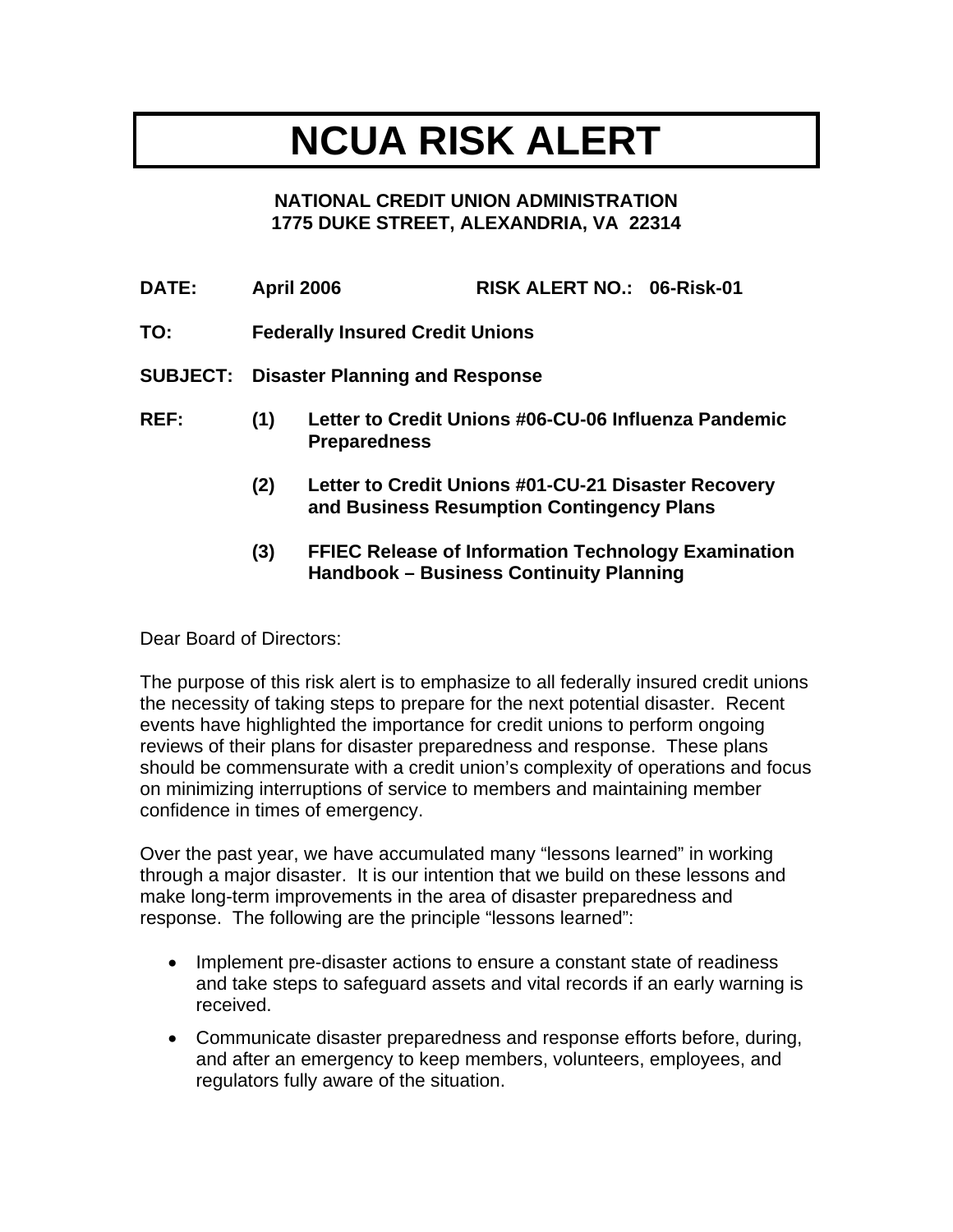- Utilize a cross-section of people to develop, test, and implement disaster preparedness and response plans.
- Ensure back-ups are available for not only data but also personnel, worksites, equipment, vendors, and other resources.
- Treat disaster preparedness and response plans as "living documents" to be updated as circumstances change.

The resources listed below contain a wealth of information to assist you in reviewing your own disaster preparedness plans. Basic templates for businesses are available at Ready.gov (U.S. Department of Homeland Security's internet site). These templates address the fundamental elements of disaster preparedness plans and can serve as a starting point for your review.

## **Upcoming Examination Procedures**

NCUA is developing an examination questionnaire to assist examiners in reviewing the key elements of disaster preparedness and response planning. The questionnaire incorporates recent "lessons learned" as well as long-standing guidance. Examiners will consider the following elements when reviewing your efforts to *PREPARE*:

- **P**lanning Ensuring Financial Services to Members
- **R**esources Allocation of Sufficient Equipment and Facilities
- **E**valuation Testing of Contingencies for All Critical Systems
- **P**eople Maintaining Readiness of Staff and Officials
- **A**lliances Established Relationships with Other Organizations
- **R**eview Updating Internal Plans for Effectiveness
- **E**xperience Incorporate Lessons Learned

Once the examination questionnaire is finalized, it will be shared with you in an upcoming letter to credit unions. The questionnaire will also be posted on NCUA's internet site along with other examination related materials.

## **Resources**

NCUA Resources:

• Letter to Credit Unions #06-CU-06 Influenza Pandemic Preparedness <http://www.ncua.gov/letters/2006/CU/CU-06-06.doc>